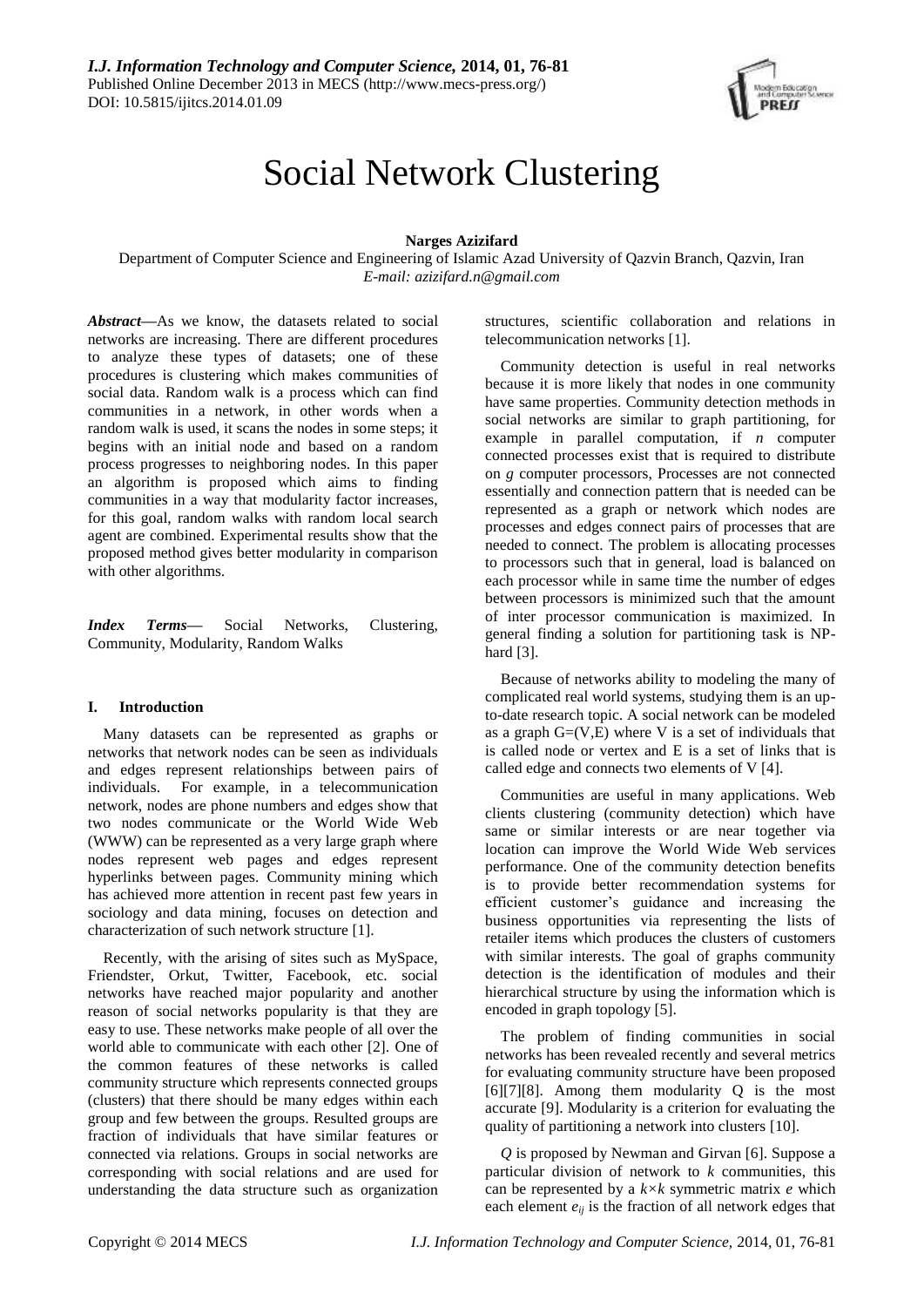link vertices in group *i* to group *j*. Trace matrix *Tr(e)* represents a fraction of network edges that connect the vertices in a group and obviously a good division has a high value of *Tr(e)*. Although this value alone is not a good measure of the quality, because placing all vertices in a single group would give the maximal value 1 whereas no information of community structure is provided.

 $a_i^2$  is the expected fraction of edges within community *i* when the edges were distributed randomly on the network.

$$
Q = \sum (e_{ii} - a_i^2) = Tr(e) - ||e^2|| \tag{1}
$$

Where  $\|\mathbf{e}\|$  is the sum of matrix e elements. Values of Q that are close to 1 represent a better community structure. Q usually falls in the range from 0.3 to 0.7 [8].

Figure 2 shows a small example. For a clustering of the graph in this figure which has five vertices and two clusters  $C_1 = \{V_1, V_2\}$  and  $C_2 = \{V_3, V_4, V_5\}$ . The  $e_{ij}$  values are the sums of matrix elements belonging to a pair of  $C_i$  and  $C_j$  divided by total sum of all matrix elements: *e11=*2/11, *e12=*2/12, *e21=*2/12, *e22=*4/12. The modularity of clustering the example graph into two clusters is  $Q=(e_{11}-a_1^2)+(e_{22}-a_2^2)=((2/12)-(5/12)^2)+((4/12) (7/12)^2$ =-(1/72). The negative value of *Q* clearly shows a suboptimal partition. Assigning the vertex  $V_3$  to  $C_1$ improves *Q* to 1/9 [11].



Fig. 1: A small network with three communities, represented by the dashed circles [6]



Fig. 2: Example graph [11]

The aim of this paper is clustering social networks with a better community structure and modularity. The remainder of this paper is organized as follow: Section 2 and 3 discuss the related work and proposed method recursively. In section 4 the experimental results are shown.

# **II. Related Work**

Finding communities in complex networks is revealed recently by many authors. Researchers proposed different methodologies for finding such communities in various fields like physics, statistics and data mining. In this section some of the previous methods are noted.

The first analysis of community structure was represented by Weis and Jacobson in 1955; they searched for work groups in a government agency and studied the matrix of working relationships between members of the agency which were identified by interviews, groups were produced by removing the members which were working with different groups persons, because they made connections between them. The idea of removing the connections between groups is the basis of many community detection algorithms.

Earlier than the work mentioned above, in 1927 Stuart Rice searched for clusters of people which have similar voting patterns. Two decades later, George Homans showed that social groups could be revealed by rearranging the rows and the columns of matrices identifying social ties, until they take an approximate block-diagonal form. This procedure is now standard. Traditional techniques to find communities in social networks are hierarchical and partitional clustering that vertices are joined into groups according to their common similarity [5].

A spectral clustering method for finding communities in social network is presented in [12]. In this method for completely use of network features, core members are used for mining communities, the authors utilized page rank method for community detection and proved that their method is better in terms of time and accuracy.

An accurate review of some community detection algorithms is proposed in [13] that gives the description about the algorithms and their results in detail.

One of the most popular algorithm is presented by Neman and Girvan (denoted GN) [6][14] which is a divisive hierarchical clustering algorithm. Edge removal divides network to communities, the edges to remove are chosen by using betweenness measure. The idea is that if two groups are linked by some edges between them, then all the paths between vertices in one group to vertices in other groups include these edges. Paths give scores to edges betweenness, by accounting all the paths passing through each edge and removing the edge with maximal score, links within network are broken. This process is repeated and is divided to smaller paths until a stop criterion is reached, this criterion is modularity. A hybrid model of this approach in [15] and a faster version based on same strategy in [16] is proposed.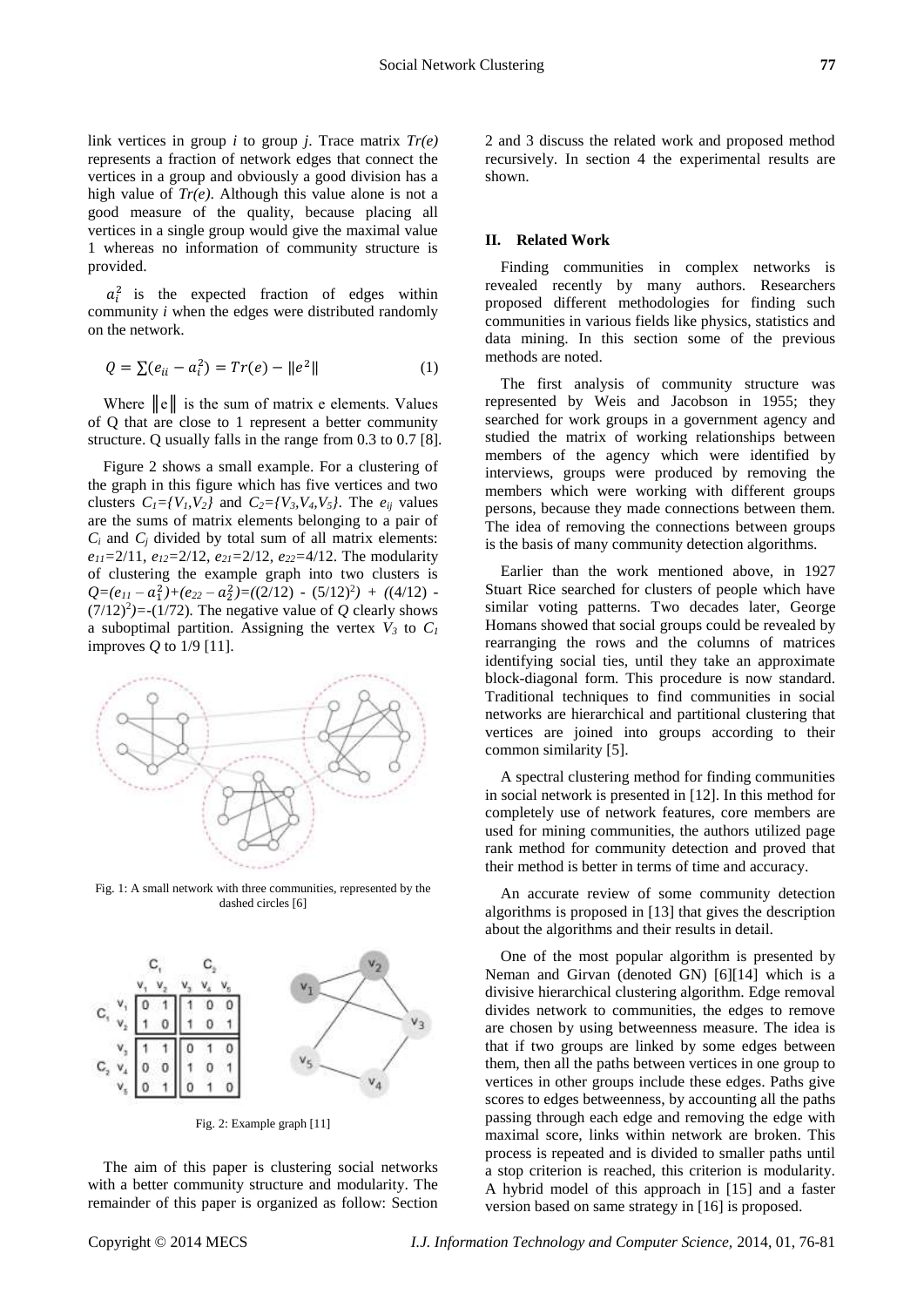Chen and Yuan have mentioned that counting all possible shortest paths in the calculation of the edge betweenness can make unbalanced partitions, with communities of very different size, and proposed to count only non-redundant paths, i. e. paths whose endpoints are all different from each other. The resulting betweenness shows better results than standard edge betweenness for mixed clusters on the benchmark graphs of Girvan and Newman. Holme et al. have used a modified version of the algorithm in which vertices, rather than edges, are removed. A centrality measure for the vertices, proportional to their site betweenness and inversely proportional to their in-degree is chosen to identify boundary vertices, which are then iteratively removed with all their edges. This modification which is applied to study the hierarchical organization of biochemical networks is motivated by the need to account for reaction kinetic information, that simple site betweenness does not include. Only the in-degree of a vertex is used because it indicates the number of substrates to a metabolic reaction involving that vertex [5].

Approaches to community detection based on genetic algorithm are available in [17][18][19]. In [4] genetic method is proposed that algorithm uses a fitness function which makes able to identify groups of vertices in the network that have dense intra connections and sparser inter connections.

In [20][21] authors proposed a genetic algorithm that uses Newman and Girvan fitness function for measuring network modularity. An individual is included of N genes that N is the nodes number. The ith gene corresponds to jth node, and it's value is the identifier of node i. Authors use a non-standard one-way crossover in which, given two individuals A and B, a community identifier j is chosen randomly, and the identifier j of nodes  $j_1,...,j_h$  of A is transferred to the same nodes of B.

A different approach is described in [22] which distance criterion between groups for social networks clustering in genetic algorithm is based on random walks, the representation they use is the *k*-medoids where each cluster center is represented by one of the nodes of the network and the number of clusters *k* should be known in advance. Fitness function attempts to minimize sum of all the pair-wise distance between nodes.

A random graph is produced by some random processes and the features like number of nodes and edges and links between them are identified randomly. This method in [23] is used for community detection in networks.

In data mining, community detection is a clustering problem. Members between clusters can place in one or more clusters which is called community overlapping. Identifying of this overlapping is done in [24]. Authors proposed a new algorithm for identifying the community overlapping in complex networks using fuzzy *c*-means clustering approach. In figure 3 we can see an example of overlapping communities. The concept of modularity matrix for community detection is introduced in [25].



Fig. 3: An example of overlapping communities [26]

Random walks have important advantages such as they detect community structure, this approach is used in [8], it is based on short random walks and it is supposed that the "nodes that are visited during a same walk belong to a same community". A part of proposed method in this paper is based on random walks.

Extremal Optimization (EO) method is proposed in [27] for finding communities which is a divisive algorithm for graph partitioning. In this method modularity is optimized by using a heuristic search based on EO algorithm. Authors produced results using real and simulated computer networks and compare with other approaches.

#### **III. Proposed Method**

The proposed approach is a combination of random walks and random local search agent which is applied in [28]. At first these approaches are discussed then theproposed method is represented.

#### **3.1 Random Walk**

Random walk is a process which can find communities in a network, in other words when a random walk is used, it scans the nodes in some steps; it begins with an initial node and based on a random process progresses to neighboring nodes.

In [8] the basic idea is performing short random walks and it is supposed that the nodes which are visited during the same walk belong to the same community. The next node that should be visited during a walk is one of the neighbors of visited node which is selected randomly.

At first an  $n \times n$  similarity matrix S is defined to aggregate the walks which each entry S[i][j] shows the similarity of nodes i and j; all entries are initialized to zero. Every node in the network is then used as starting point for a random walk once. From that node some user-specified number of steps (num\_steps) are taken through the network, selecting the next node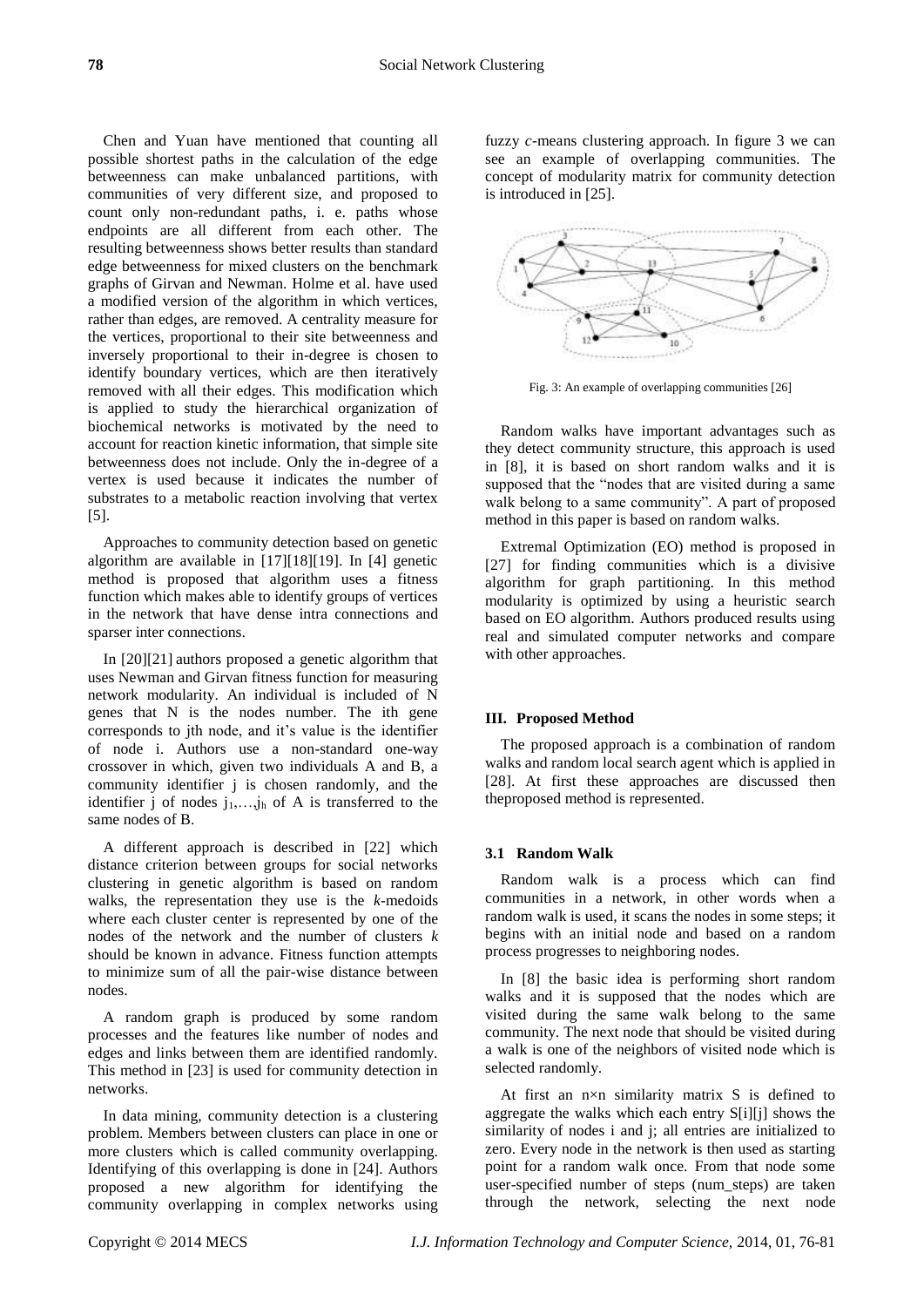probabilistically from all neighbors (a node may be visited any number of times during a walk). Nodes reached during such walk are recorded in set C as evidence of belonging to the same community. After each walk, entries in S corresponding to the nodes in C are incremented. The number of steps can either be determined based on some graph theoretic measure (e.g. diameter, number of nodes) or provided as input by the user. Once all walks are completed, each entry in the matrix denotes how often two nodes appeared along the same walk. A higher value indicates an increased likelihood of belonging to the same community.

Figure 4 shows the algorithm of the process which is mentioned above. This idea is used in this paper too but with some changes. In section 3.3 it is explained completely.

Input: num\_steps, the length of the random walks 1: for all nodes  $i = 1, ..., n, j = 1, ..., n$  do 2:  $S[i][j] = 0$ 3: end for 4: for each node start node =  $1, \ldots, n$  do 5:  $i = start\_node$ 6:  $C = \{start\_node\}$  $7:$ for number of steps  $h = 1, \ldots, num\_steps$  do  $8:$ randomly select next node from neighbors(i)  $9:$  $C = C \cup \{next\_node\}$  $10:$  $i = next\_node$ end for  $11:$  $12.$ for each node  $i \in C$  do  $13:$ for each node  $j \in C$ ,  $i \neq j$  do  $14.$  $S[i][j]+1 = 1$  $15:$ end for 16: end for 17: end for

Fig. 4: Community detection with random walks algorithm [8]

## **3.2 Random Local Search Agent**

In last decade different agent-based solutions were proposed to solve optimization problems. One of the successful approaches to agent-based optimization is the concept of A-Teams. An A-Team is composed of simple agents which represents complex collective behavior. The A-Team architecture first proposed by Talukdar [29] as a set of objects that include multiple agents and memories which through interactions, produce solutions for optimization problems. Random local search agent is used in [28] to solve distributed and non-distributed clustering problems. In fact to cope with these problems it is proposed to use a set of agents cooperating within the A-Team. A middleware environment developed by authors in [28] and referred to as JABAT (JADE-Based A-Team) is used to implement clustering problem.

As it is mentioned before, in fact communities in social networks are clusters. The global process of random local search agent is shown in figure 5.

```
Public class Random Local Search extends OptiAgent{
Public void improve Solution () {
CP Solution tempSolution = (CP Solution)
       solution.clone();
       /* where solution is the solution that has
been sent to optimize*/
      Do\{Select randomly two different elements a
and b from tempSolution, where a and b
            Belong to different clusters;
            Exchange values between a and b
producing new Solution;
            Calculate fitness of the new Solution;
            If (new fitness value < old fitness value)
            TempSolution=new Solution;
       while (! terminating Condition);
       /* solution is ready to be sent back*/
      Solution=tempSolution;
      ł
}
```
Fig. 5: Pseudo code of random local search agent [28]

#### **3.3 Proposed Approach**

Random walk approach in [8] is used in this paper for network partitioning and at end random local search agent is implemented to improve community structure quality and optimizes modularity factor. The proposed approach is as follow:

- At first all nodes in the network are considered as one community, then a node is selected randomly and put in a new community and its neighbors are calculated (neighbors of a node are nodes that in the graph of the network, there is an edge between them and that node).
- Then for number of steps, among the neighbors, a node is selected randomly and put in the new community (the number of steps can be determined based on some graph theoretic measures (e.g. diameter, number of nodes) or is got by user as an input [8]).
- Then the modularity Q of these communities is calculated.
- By using random local search agents, two nodes are selected randomly that belong to different communities and their community ID is exchanged. The process is repeated until maximum modularity Q is reached and then all links between both communities are removed.
- This process is done recursively with every resultant community until modularity could not be improved.

The empirical results on two social network datasets showed that the proposed method gives better modularity in comparison with other approaches.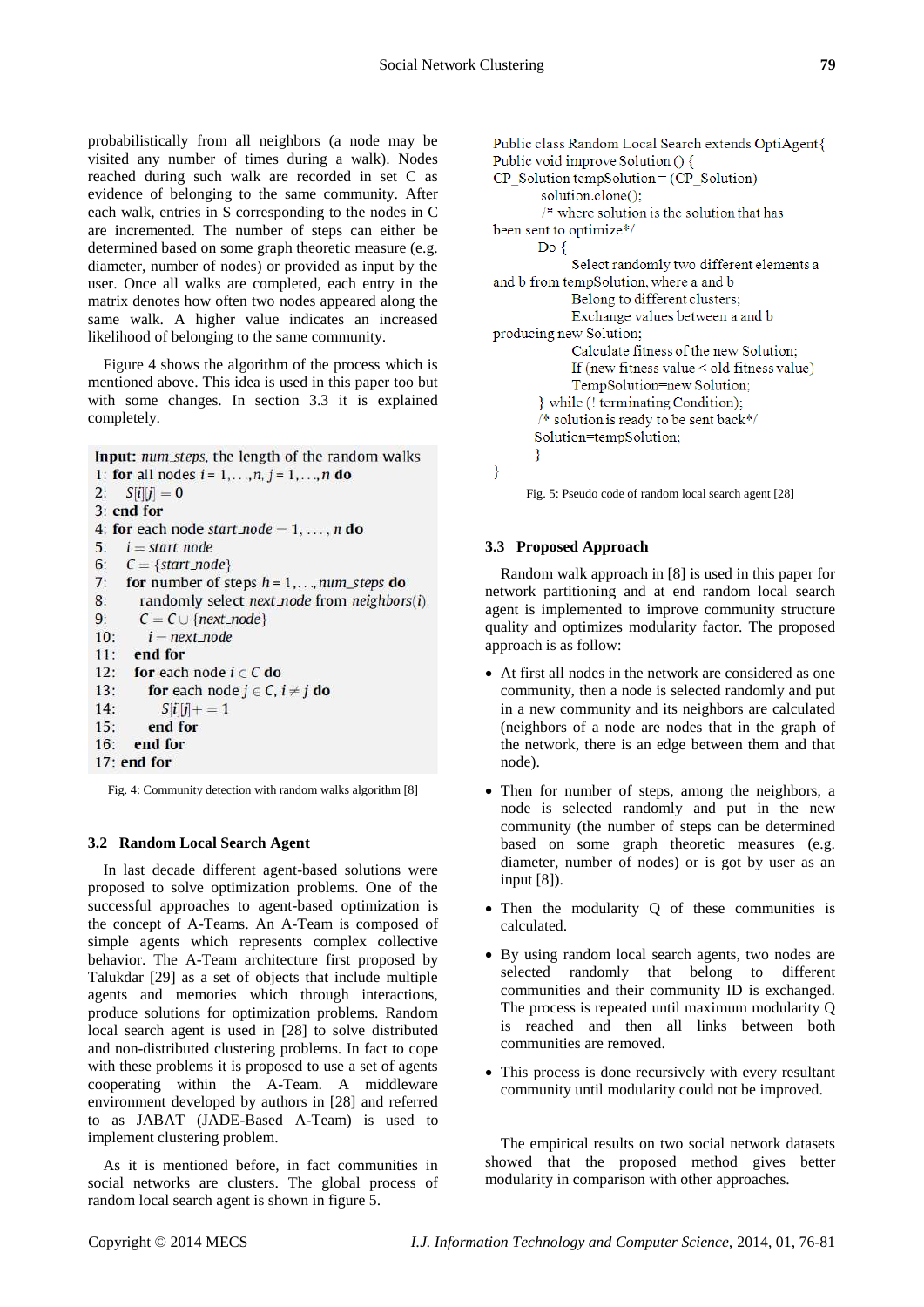# **IV. Evaluation**

In this section the proposed approach that has been written in MATLAB is tested on two social network datasets, Zakhary Karate Club [30] and Jazz Musicians of Gleiser and Danon [31] and is compared with other algorithms. These networks are undirected and connected, so no transformation has been conducted.

# **4.1 Zakhary Karate Club Network**

This dataset describes the personal relations between members of a karate club and was created by Zachary [30], who studied the friendship of 34 members of a karate club over a period of two years and analyzed how the club is divided into two new clubs after an internal conflict. Zachary could show that the personal relations where a good indicator for the prediction of which member joined which of the new founded clubs. This dataset has been used by several authors to evaluate the quality of clustering methods. It has 34 nodes and 78 edges. In table 1 the results for the maximum modularity achieved by proposed algorithm is compared to the modularity obtained by GN [14], Newman [15] and DA [27] that shows proposed method gives better modularity. The results partition of proposed method consisted of 4 communities.

| <b>Algorithm</b> | <b>Modularity</b> |
|------------------|-------------------|
| Newman           | 0.381             |
| DА               | 0.419             |
| GN               | 0.401             |
| Proposed Method  | 0.426             |

## **4.2 Jazz Musicians Network**

The network of collaborations between early jazz musicians of Gleiser and Danon [31] from The Red Hat Jazz Archive has 196 nodes and 2742 edges. A link between two nodes means that they have at least one musician in common. Table 2 compares the modularity results obtained by proposed algorithm and GN [14], Newman [15] and DA [27] that shows proposed algorithm gives better modularity. The results partition of proposed method on this network consisted of 5 communities.

| Table 2: Results of proposed method on karate network |  |  |  |
|-------------------------------------------------------|--|--|--|
|-------------------------------------------------------|--|--|--|

| <b>Algorithm</b> | <b>Modularity</b> |
|------------------|-------------------|
| Newman           | 0.438             |
| DА               | 0.445             |
| GN               | 0.405             |
| Proposed Method  | 0.441             |

## **V. Conclusion**

In this paper an algorithm is proposed for clustering in social networks. Random walks are used to make communities and at last random local search agent is implemented to improve community structure quality. The empirical results on two social network datasets showed that the proposed method gives better modularity in comparison with other approaches.

## **References**

- [1] Chen J, Zaiane OR, Goebel R. Detecting Communities in Social Networks using Max-Min Modularity. In: SIAM International Conference on Data Mining, Sparks, Nevada, USA. 2009. 1-12.
- [2] Sathik MM, Senthamarai KS, Rasheed AA. Comparative Analysis of Community Discovery Methods in Social Networks. J Computer Applications. 2011. 14(8): 0975 – 8887.
- [3] Qi Z, Ying.Hong M. An Algorithm to Detect Community by Geodesic Line in Social Networks. J Advances in Information Sciences and Service Sciences. 2011.3(6).
- [4] Pizzuti C. Community detection in social networks with Genetic Algorithms. In: Proceedings of the 10th annual conference on genetic and evolutionary computation. 2008. 1137-1138.
- [5] Fortunato S. Community Detection in Graphs. J Physics Reports. 2010. 486(3-5): 75-147.
- [6] Newman MEJ, Girvan M. Finding and evaluating community structure in networks. J Physical Review E. 2004. 69(2): 026113.
- [7] Dubes RC, Jain AK. Algorithms for Clustering Data. Prentice-Hall, Englewood Cliffs. 1988.
- [8] Steinhaeuser K, Chawla N. Identifying and evaluating community structure in complex networks. J Pattern Recognition Letters. 2010. 31(5): 413-421.
- [9] Xu X, Yuruk N, Feng Z, Schweiger TAJ. SCAN: a structural clustering algorithm for networks. In: international conference on Knowledge discovery and data mining. 2007. 824-833.
- [10] Danon L, Duch J, Guilera AD, Arenas A. Comparing community structure identification. J Stat Mech 2005. 9: P09008.
- [11] Ovelgonne M, Geyer-Schulz A, and Stein M. Randomized Greedy Modularity Optimization for Group Detection in Huge Social Networks. In SNA-KDD, Washington. DC, USA, 2010.
- [12] Niu SH, Wang D, Feng SH, yu G. An improved spectral clustering algorithm for community discovery. In: Ninth International Conference on Hybrid Intelligent Systmes. China. 2009. 262-267.